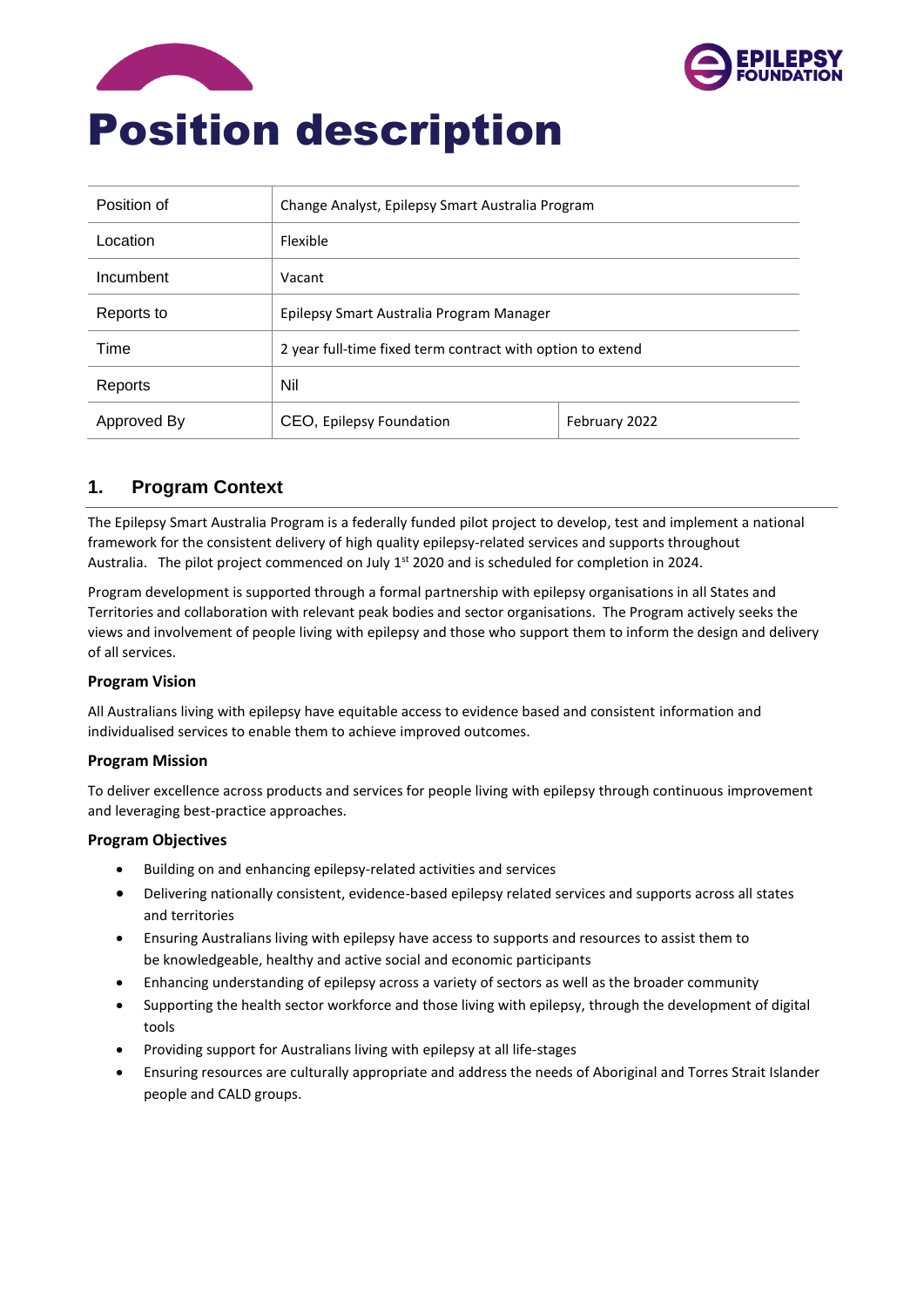### **Program Management**

The Epilepsy Foundation is responsible for the overall management of the Epilepsy Smart Australia Program. Advertised roles will have an employment agreement with the Epilepsy Foundation, however the focus of the role will be on supporting the national partnership of epilepsy service providers to achieve the objectives of the Epilepsy Smart Australia Program.

# **2. Position summary**

The Change Analyst is responsible for identifying the impacts resulting from changes to people, process, systems and culture; the development and delivery of key documentation to support change; and the successful implementation of change activities resulting from that analysis. This role will support the ESAP Program Manager in ensuring the overall change management implementation is aligned to ESAP policies, providing adequate support and input through the implementation of change.

This role sits within the Project Management Office. The core team is based in Melbourne however given the national nature of the Program and key partners the physical location of the incumbent is flexible.

# **3. Key responsibilities**

Responsibilities of Change Analyst:

- Plan and facilitate change impact discussions with ESAP stakeholders to identify and quantify impacts, risks and issues.
- Provide input and insights into change planning to ensure change management approaches align with ESAP Service Delivery practices.
- Work with key stakeholders and relevant consultants to document change impact assessment outcomes, to determine the scale of change and associated business readiness activities required for successful change.
- Represent the findings of change impact analysis in planning discussions with the SDPs/Program/ Management team in order to shape program deliverables.
- Support the development of training plans, implementation plans and deployment of both.
- Coordinate and track the monitoring of actions arising from change impact assessment.
- Provide input, document requirements, test and support the delivery of training programs in order to deliver change solutions that measurably impact the change.
- Support the continuous improvement and overall evaluation and reporting requirements for the Program.
- Reflect ESAP values in the way you work and abide by policies and procedures to ensure a safe, healthy and inclusive work environment.
- Place the customer at the centre of all decision making.

Challenges specific to the role:

- Understanding the impacts of change when the current state may vary across the partner organisations and broader sectors.
- Developing business readiness, implementation and support models in close conjunction with stakeholders to reduce business disruption, increase take-up and protect the customer experience.
- Driving consistency and transparency throughout change management processes and documents to ensure alignment across the change framework.
- Working within complex stakeholder landscapes and responding in a flexible and agile way to changing timelines and requirements.
- Maintaining strong personal links and networks across partner organisations.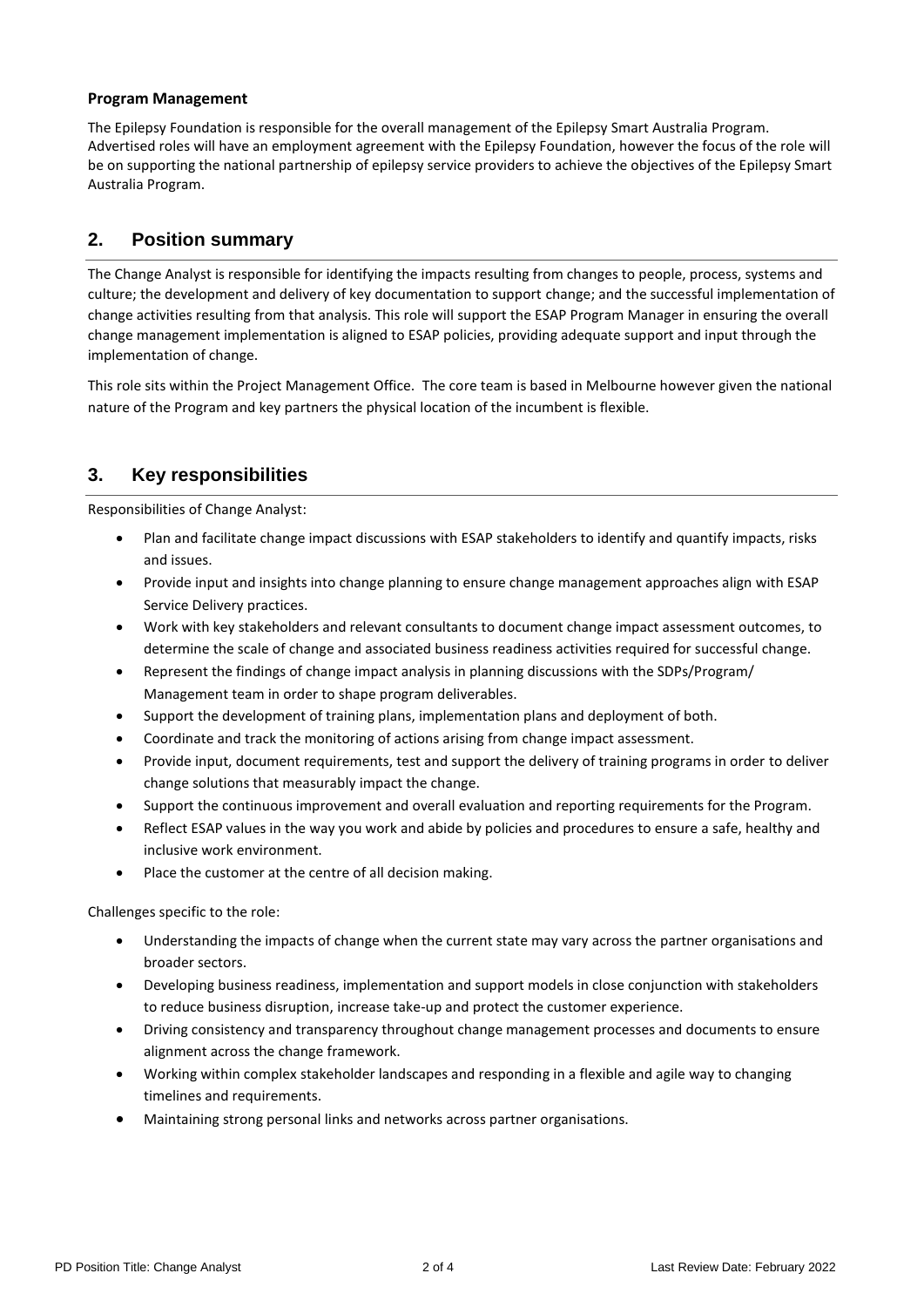# **4. Position dimensions**

### **4.1 Level of Supervision/Accountability**

The Line Manager monitors the performance of this position on a regular basis through the Supervision and Support program. The incumbent is required to demonstrate sound judgement to effectively prioritise the workload and effectively meet the needs of specific projects and the overall Program.

### **4.2 Decision making authority**

The incumbent has the authority to decide day-to-day work-related issues within the key responsibilities and activities included in the approved project documentation. A budget and expenditure responsibility may be allocated for particular activities of the role in managing income and expenditure. All other decision making relating to expenditure, staffing, media (etc.), must be in line with the EF Delegation of Authority schedule. Any issues falling outside these areas are to be referred to the Direct Line Manager.

## **4.3 Flexible Work Hours and Travel (if applicable)**

In order to meet the requirements of this role the Project Manager must be able to maintain some flexibility in working hours and undertake travel with occasional overnight stays paid by the organisation. Due to the national nature of the Program the incumbent may reside in any Australian State or Territory, provided that sufficient internet capability is available.

## **5. Position competencies/selection criteria:**

To be successful in this role the incumbent will need the confidence to deal with a diverse and changing work agenda with enthusiasm and flexibility.

#### **5.1 Personal characteristics**

- Excellent interpersonal skills with the ability to develop and maintain constructive relationships across diverse stakeholders
- Excellent organisational and time management skills with an ability to remain positive when under pressure
- Ability to be ethical, diplomatic, tactful and maintain strict confidentiality on sensitive matters
- Organised, action-oriented, pays high attention to detail
- Committed to continuous quality improvement
- Capacity and willingness to work towards the Vision and Mission of the Epilepsy Smart Australia Program

## **5.2 Qualifications**

• Degree in relevant discipline or equivalent skills, knowledge and experience.

#### **5.3 Knowledge and experience**

- Experience in impact assessments, implantation planning, mining insights and analysis for medium/large scale change programs involving multiple business units.
- Ability to extract and analyse data and provide sound recommendations and advice.
- Experience in understanding and managing complex stakeholder relationships.
- Ability to address and meet focus capabilities as stated in the Position Description.
- Experience working within human services sector.

#### **5.4 Professional and technical skills**

- Strong inter-personal communication and influencing skills, excellent stakeholder management
- Ability to work independently, remotely and/or in a team environment
- Demonstrated initiative, capacity to use flexible approaches in achieving work outcomes
- Ability to appropriately identify and escalate issues or blockages to the Line Manager
- Strong computer literacy in Microsoft Office Suite